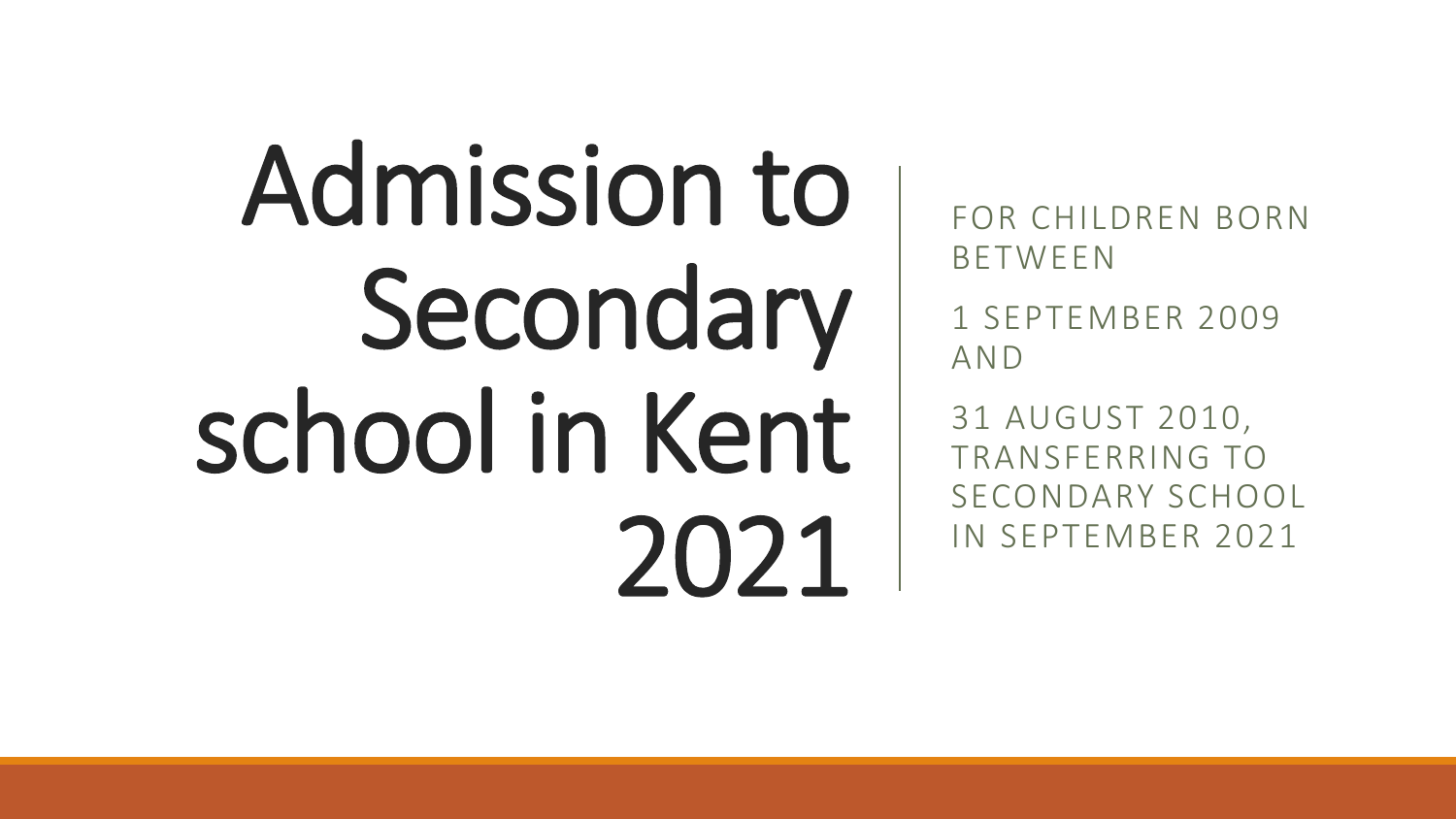## Key Dates

| <b>Tuesday 1 September 2020</b>                                                                               | Online application process opened. Parents need to go to<br>www.kent.gov.uk/secondaryadmissions to register and apply.                                                                                                           |
|---------------------------------------------------------------------------------------------------------------|----------------------------------------------------------------------------------------------------------------------------------------------------------------------------------------------------------------------------------|
| <b>Thursday 15 October 2020</b><br>(amended from Thursday 10)<br>September as a result of Covid-19)           | Kent Test for children in Kent primary schools who registered to take the<br>test $(11+)$ .                                                                                                                                      |
| <b>Monday 2 November 2020</b>                                                                                 | Online application process closes. Any amendments after this date must<br>be emailed to kentonlineadmissions@kent.gov.uk                                                                                                         |
| By Thursday 26 November 2020<br>(amended from Thursday 15)<br>October 2020 as a result of Covid-<br><b>19</b> | Kent Test (11+) assessment decisions sent to parents after 4pm. This date<br>is subject to change in the event of further Covid-19 related restrictions,<br>however, parents will be advised directly if this becomes necessary. |
| Friday 11 <sup>th</sup> December                                                                              | Deadline for any changes to applications.                                                                                                                                                                                        |
| <b>Monday 1 March 2021</b>                                                                                    | Offers of school places sent to parents via email after 4pm.                                                                                                                                                                     |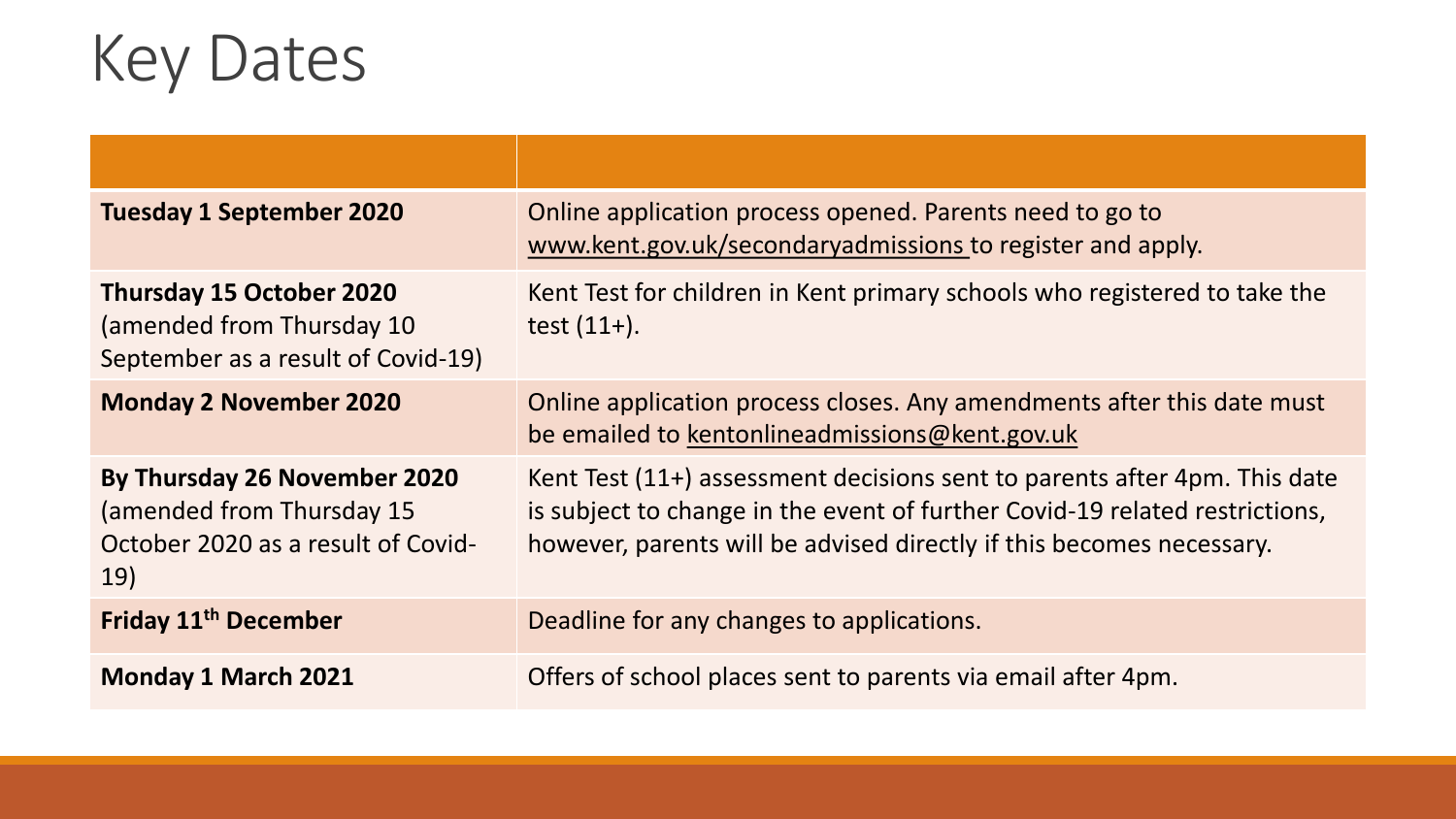## What has changed?

As a result of the impact of Covid-19 on schools and pupils the Kent test will now take place on Thursday, October 15 for pupils who attend a Kent school and from Saturday, October 17 for all other students.

Kent parents are now offered two additional preferences on their child's secondary school application this year, an increase from four to six, to account for the later release of Kent Test results.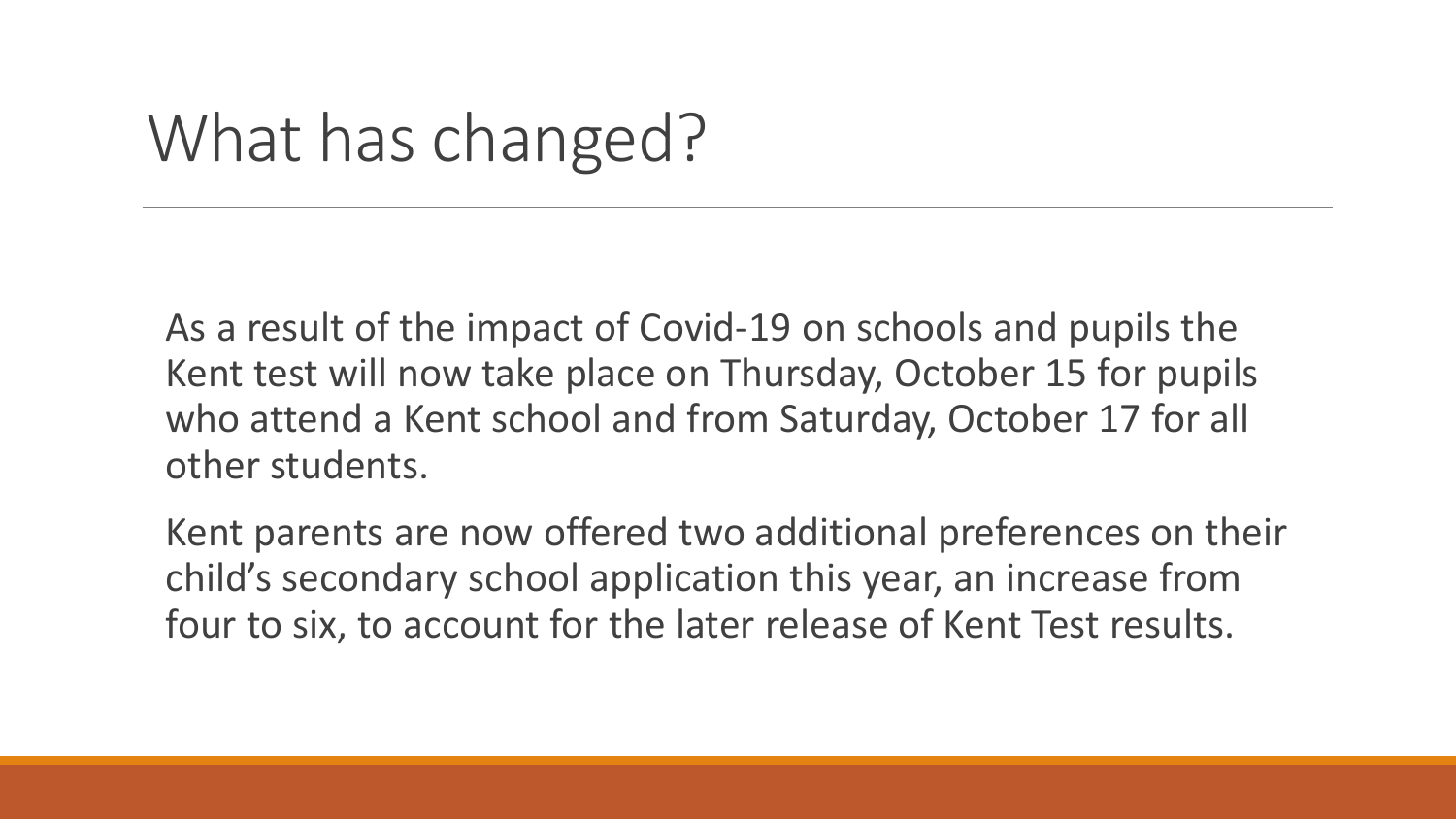## Six Preferences Explained

As the Kent Test is taking place later than usual this year, parents will need to list their preferred schools before they know their child's result. If a child will be taking the Kent Test, parents should put their preferred grammar schools as the top preferences so that the schools can consider the application if the child qualifies.

If the child doesn't qualify for grammar school, those preferences will not be considered, but the others will. Parents are therefore advised to name at least one school on the application form that is not a Grammar school. Naming this school as the last preference will ensure that it is not offered if a higher preference school can be offered instead.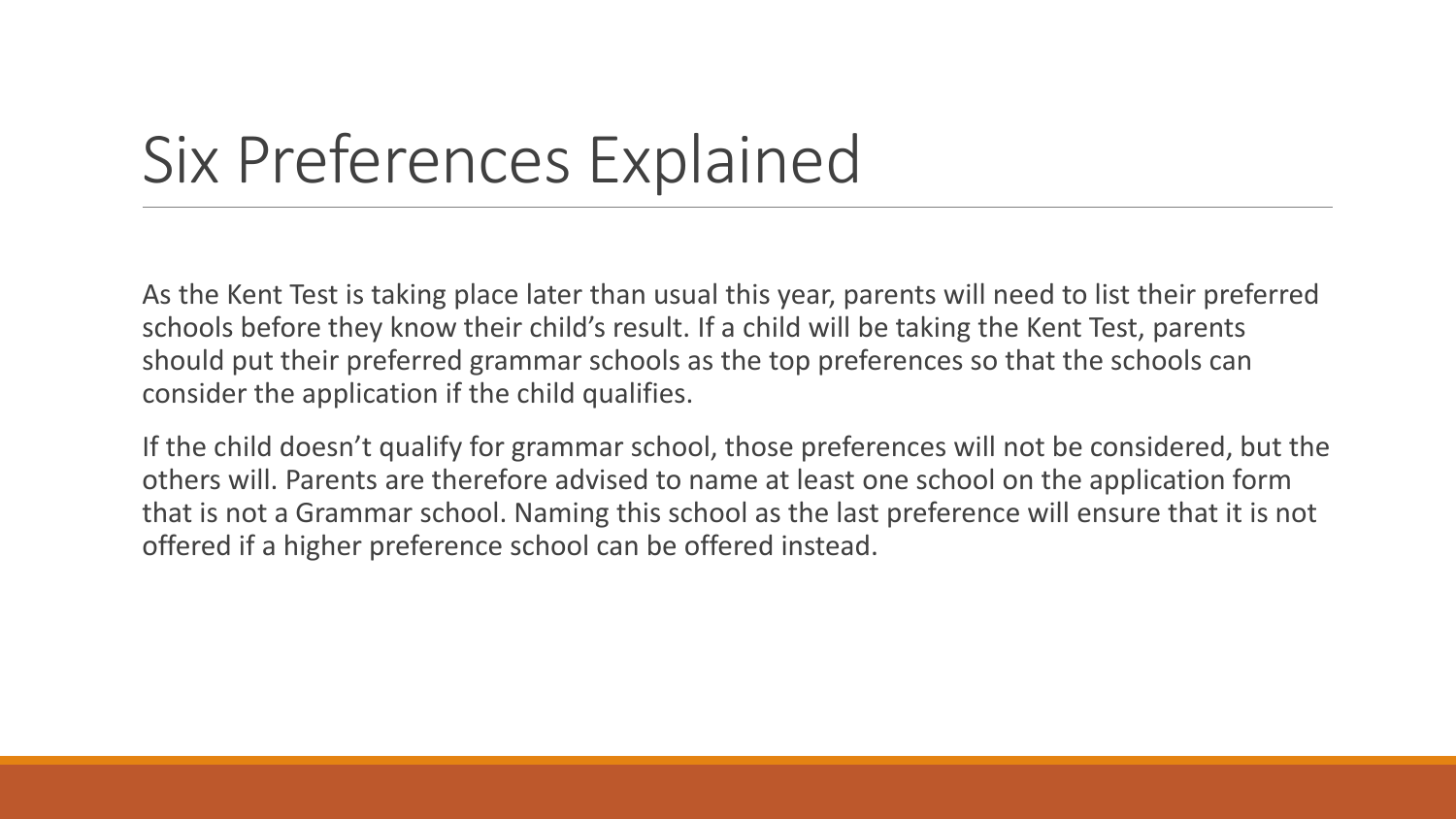#### Extended deadline – Friday 11 December

The closing date for applications is Monday 2<sup>nd</sup> November. This is a deadline that is set in legislation, however KCC allows parents to make changes to their application up until Friday 11<sup>th</sup> December. That means even with Kent Test results being available later this year parents still have the opportunity to change their preferences.

This includes changing school preferences (to accommodate for the results of the Kent Test) along with any address changes etc.

Parents must email kentonlineadmissions@kent.gov.uk with the details of any changes, ensuring that they contact us with the same email address used for their application.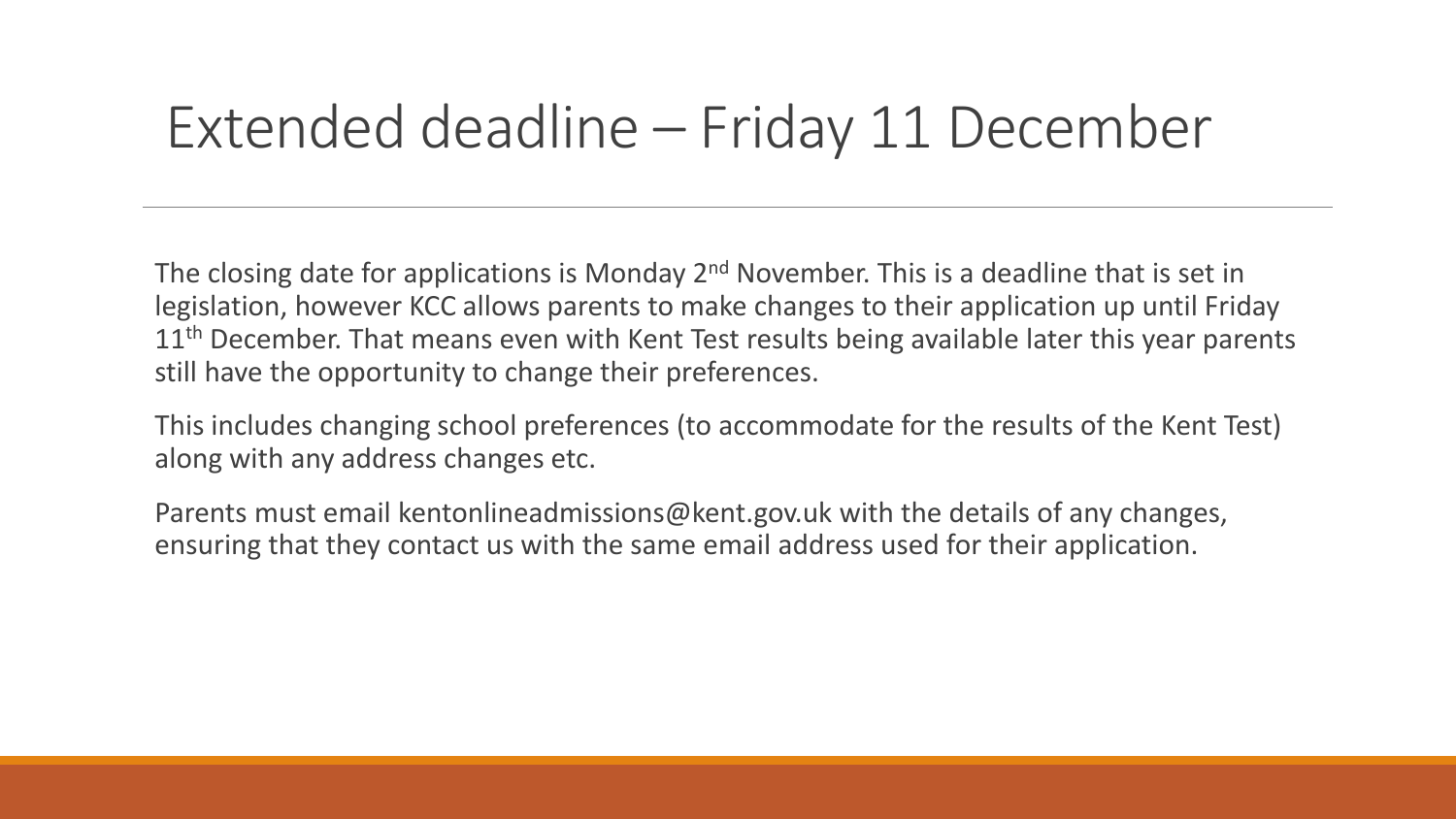# What to consider before applying?

BEFORE COMPLETING AN APPLICATION WE ADVISE PARENTS TO…

- VISIT THE SCHOOL (to check if this is possible due to Covid restrictions contact the school directly)
- TAKE THE CHILD WHERE POSSIBLE (again due to Covid restrictions)
- LOOK AT THE SCHOOLS WEBSITE AND HOW THEY PROMOTE THEMSELVES
- LOOK AT THE OVERSUBSCRIPTION CRITERIA FOR EACH SCHOOL YOU WOULD LIKE TO APPLY FOR
- READ THE ADMISSIONS TO SECONDARY SCHOOL IN KENT 2021 BOOK
- GO TO OPEN DAYS/TALKS/ONLINE EVENTS
- TALK ABOUT IF THEY CAN GET THE CHILD THERE…BE REALISTIC, THINK ABOUT TRANSPORT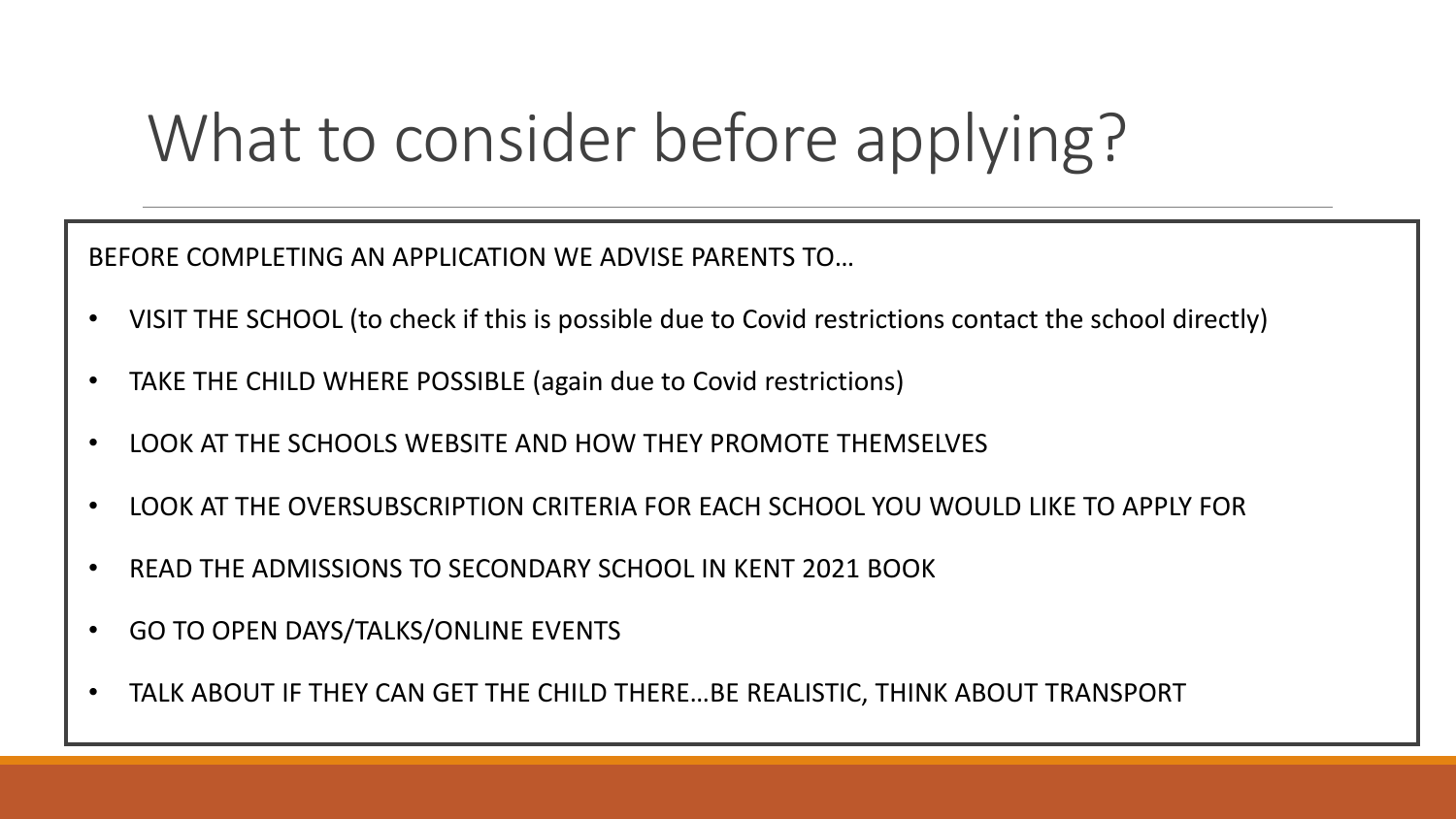# When you are ready to apply...

Go to [www.kent.gov.uk/ola](http://www.kent.gov.uk/ola)

If you registered for the Kent Test online you can log back in to your account and add your preferences (please do not start a new application)

Remember to update any existing information such as address or current school if it has changed since June and submit it!

If you are a new applicant please click on Register and begin your application

Email the team at k[entonlineadmissions@kent.gov.uk](mailto:Kentonlineadmissions@kent.gov.uk) if you need help